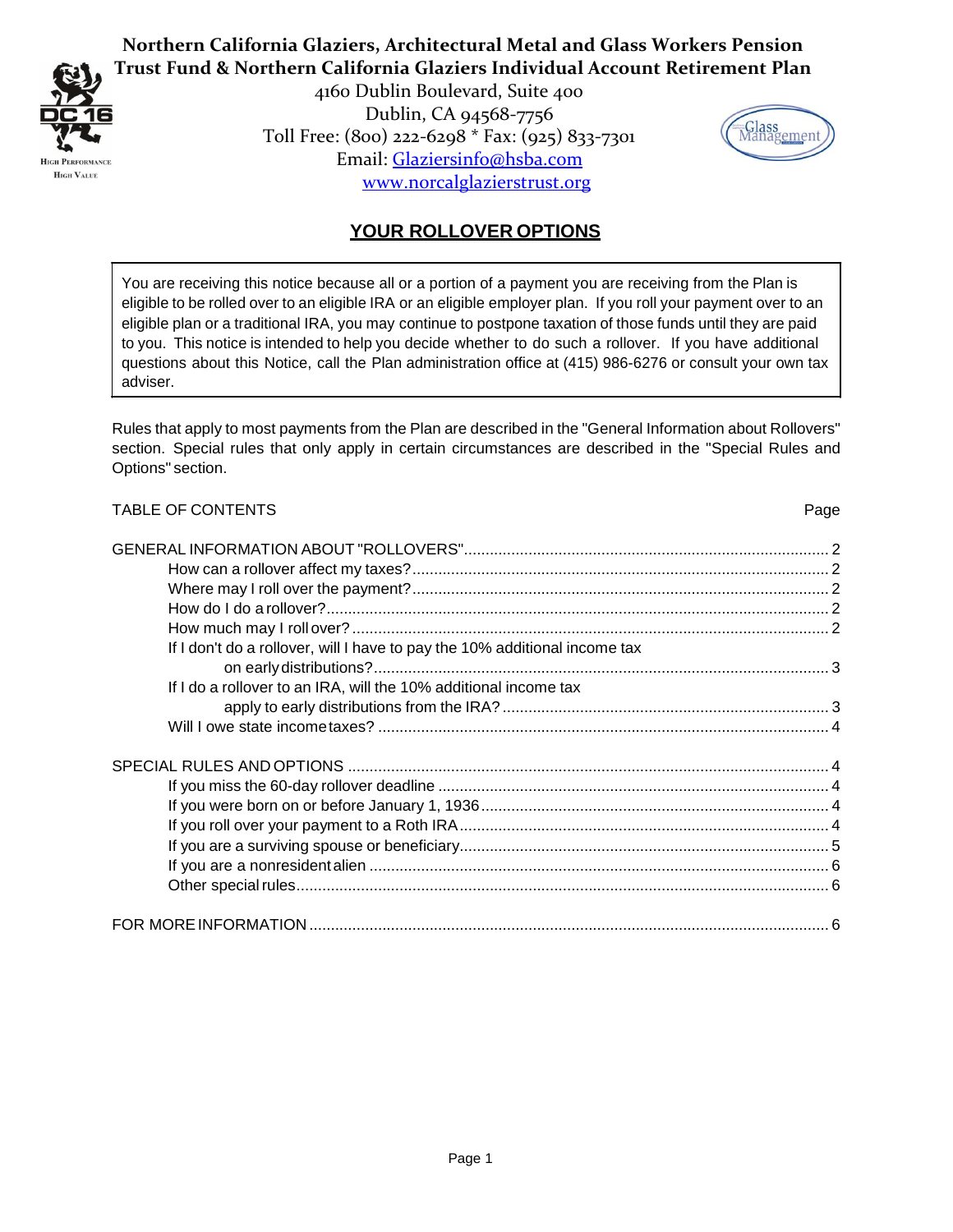

> 4160 Dublin Boulevard, Suite 400 Dublin, CA 94568-7756 Toll Free: (800) 222-6298 \* Fax: (925) 833-7301 Email: Glaziersinfo@hsba.com www.norcalglazierstrust.org



# **GENERAL INFORMATION ABOUT ROLLOVERS**

### <span id="page-1-1"></span><span id="page-1-0"></span>**How can a rollover affect mytaxes**?

You will be taxed on a payment from the Plan if you do not roll it over. If you are under age 59½ and do not do a rollover, you will also have to pay a 10% additional income tax on early distributions (unless an exception applies). However, if you do a rollover to a traditional IRA or employer plan, you will not have to pay tax until you receive payments later and the 10% additional income tax will not apply if those payments are made after you are age 59½ (or if an exception applies). Different rules apply to rollovers to Roth IRAs (see page 5).

### <span id="page-1-2"></span>**Where may I roll over the payment?**

You may roll over the payment to either an IRA (an individual retirement account or individual retirement annuity) or an employer plan (a tax-qualified plan, including a 401(k) plan, profit-sharing plan, defined benefit plan, stock bonus plan, and money purchase plan, a section 403(a) annuity plan, a section 403(b) plan, or a governmental section 457(b) plan), that will accept the rollover. After you complete the rollover, the rules of the IRA or employer plan that holds the rollover will determine your investment options, fees, and rights to payment from the IRA or employer plan (for example, no spousal consent rules apply to IRAs and IRAs may not provide loans). Further, the amount rolled over will become subject to the tax rules that apply to the IRA or employer plan.

#### <span id="page-1-3"></span>**How do I do a rollover?**

There are two ways to do a rollover. You can do either a direct rollover or a 60-day rollover.

If you do a direct rollover, the Plan will make the payment directly to your IRA or an employer plan. You should contact the IRA sponsor or the administrator of the employer plan for information on how to do a direct rollover.

If you do not do a direct rollover, you may still do a rollover by making a deposit into an IRA or eligible employer plan that will accept it. You will have 60 days after you receive the payment to make the deposit. If you do not do a direct rollover, the Plan are required to withhold 20% of the payment for federal income taxes. This amount will be sent to the IRS as federal income tax withholding and credited against any income tax you owe for the year.

Because of this mandatory 20% withholding, if you intend to roll over the entire payment in a 60-day rollover, you must use other funds to make up for the 20% withheld. If you do not roll over the entire amount of the payment, the portion not rolled over will be taxed and will be subject to the 10% additional income tax on early distributions if you are under age 59½ (unless an exception applies).

#### <span id="page-1-4"></span>**How much may I rollover?**

If you wish to do a rollover, you may roll over all or part of the amount eligible for rollover. Any payment from the Plan is eligible for rollover, except: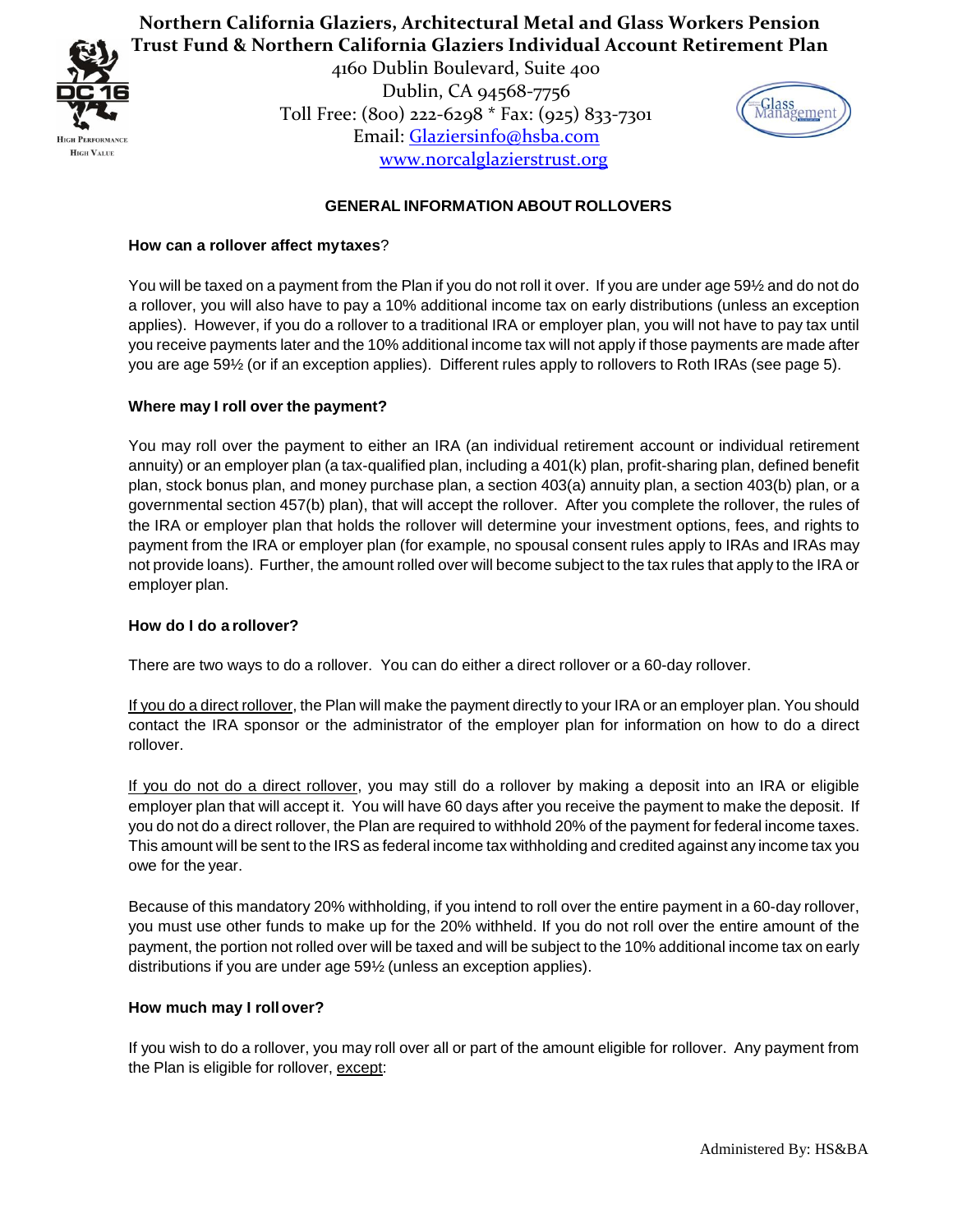

> 4160 Dublin Boulevard, Suite 400 Dublin, CA 94568-7756 Toll Free: (800) 222-6298 \* Fax: (925) 833-7301 Email: Glaziersinfo@hsba.com www.norcalglazierstrust.org



- Certain payments spread over a period of at least 10 years or over your life or life expectancy (or the lives or joint life expectancy of you and your beneficiary)
- Required minimum distributions after age 70½ (or after death)
- Hardship distributions
- Corrective distributions of contributions that exceed tax law limitations

The Plan administrator or the payor can tell you what portion of a payment is eligible for rollover.

## If I don't do a rollover, will I have to pay the 10% additional income tax on early distributions?

If you are under age 59½, you will have to pay the 10% additional income tax on early distributions for any payment from the Plan (including amounts withheld for income tax) that you do not roll over, unless one of the exceptions listed below applies. This tax is in addition to the regular income tax on the payment not rolled over.

The 10% additional income tax does not apply to the following payments from the Plan:

- Payments made after you separate from service if you will be at least age 55 in the year of the separation
- Payments that start after you separate from service if paid at least annually in equal or close to equal amounts over your life or life expectancy (or the lives or joint life expectancy of you and your beneficiary)
- Payments made due to disability
- Payments after your death
- Corrective distributions of contributions that exceed tax law limitations
- Payments made directly to the government to satisfy a federal tax levy
- Payments made under a qualified domestic relations order (QDRO)
- Payments up to the amount of your deductible medical expenses
- Certain payments made while you are on active duty if you were a member of a reserve component called to duty after September 11, 2001 for more than 179 days

#### If I do a rollover to an IRA, will the 10% additional income tax apply to early distributions from the IRA?

If you receive a payment from an IRA when you are under age 59½ , you will have to pay the 10% additional income tax on early distributions from the IRA, unless an exception applies. In general, the exceptions to the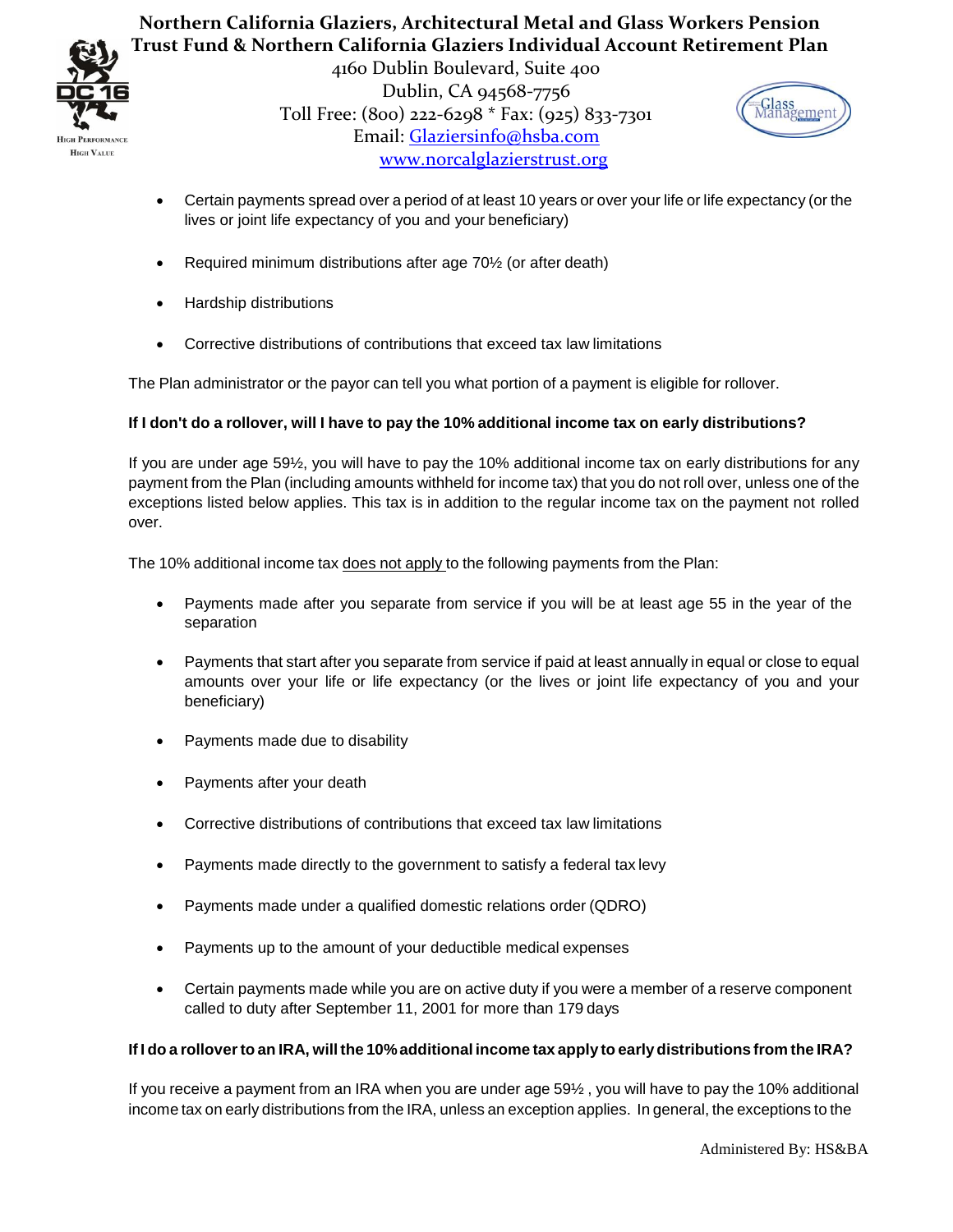



4160 Dublin Boulevard, Suite 400 Dublin, CA 94568-7756 Toll Free: (800) 222-6298 \* Fax: (925) 833-7301 Email: Glaziersinfo@hsba.com www.norcalglazierstrust.org



10% additional income tax for early distributions from an IRA is the same as the exceptions listed above for early distributions from a plan. However, there are a few differences for payments from an IRA, including:

- There is no exception for payments after separation from service that are made after age 55. Benefits paid to you from the Plan between ages 55 and 59½ after separation from service are not subject to the 10% additional income tax, while benefits paid to you from your IRA are. If you are under age 59½, before you roll your benefits into an IRA, you should consider whether you will want to take funds out of your IRA before you reach age 59½.
- The exception for qualified domestic relations orders (QDROs) does not apply (although a special rule applies under which, as part of a divorce or separation agreement, a tax-free transfer may be made directly to an IRA of a spouse or former spouse).
- The exception for payments made at least annually in equal or close to equal amounts over a specified period applies without regard to whether you have had a separation from service.
- There are additional exceptions for (1) payments for qualified higher education expenses, (2) payments up to \$10,000 used in a qualified first-time home purchase, and (3) payments after you have received unemployment compensation for 12 consecutive weeks (or would have been eligible to receive unemployment compensation but for self-employed status).

## <span id="page-3-0"></span>**Will I owe State incometaxes?**

This notice does not describe State or local income tax rules (including withholding rules). However, please be aware that a 2½% additional tax will apply to California residents on early distributions prior to age 59½, unless an exception applies (see above).

## <span id="page-3-1"></span>**SPECIAL RULES AND OPTIONS**

#### <span id="page-3-2"></span>**If you miss the 60-day rollover deadline**

Generally, the 60-day rollover deadline cannot be extended. However, the IRS has the limited authority to waive the deadline under certain extraordinary circumstances, such as when external events prevented you from completing the rollover by the 60-day rollover deadline. To apply for a waiver, you must file a private letter ruling request with the IRS. Private letter ruling requests require the payment of a nonrefundable user fee. For more information, see IRS Publication 590, Individual Retirement Arrangements (IRAs).

## <span id="page-3-3"></span>**If you were born on or before January 1, 1936**

<span id="page-3-4"></span>If you were born on or before January 1, 1936 and receive a lump sum distribution that you do not roll over, special rules for calculating the amount of the tax on the payment might apply to you. For more information, see IRS Publication 575, Pension and Annuity Income.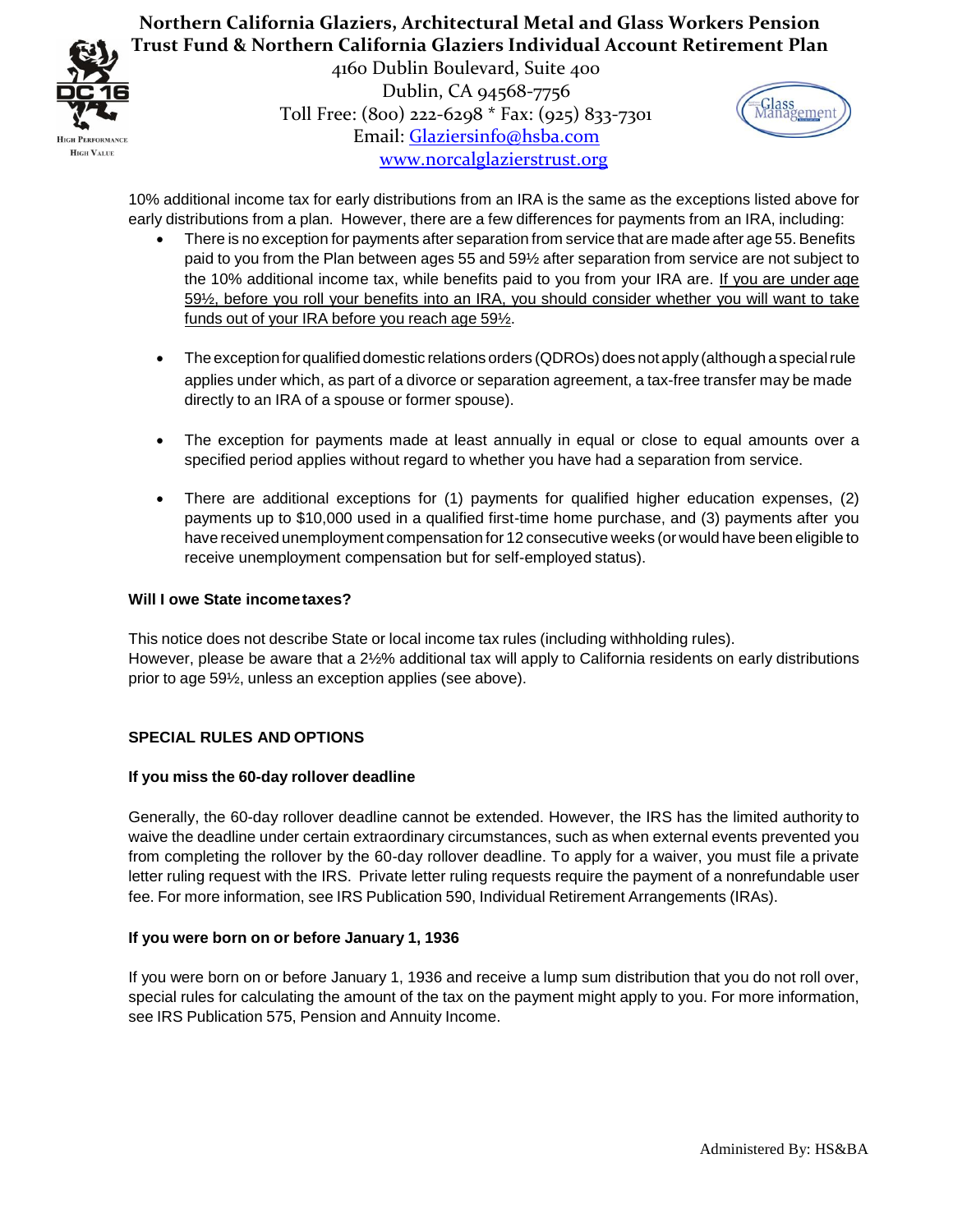

> 4160 Dublin Boulevard, Suite 400 Dublin, CA 94568-7756 Toll Free: (800) 222-6298 \* Fax: (925) 833-7301 Email: Glaziersinfo@hsba.com www.norcalglazierstrust.org



## **If you roll over your payment to a Roth IRA**

If you roll over the payment to a Roth IRA, a special rule applies under which the amount of the payment rolled over (reduced by any after-tax amounts) will be taxed. However, the 10% additional income tax on early distributions will not apply (unless you take the amount rolled over out of the Roth IRA within 5 years, counting from January 1 of the year of the rollover). For payments from the Plan during 2010 that are rolled over to a Roth IRA, the taxable amount can be spread over a 2-year period starting in 2011.

If you roll over the payment to a Roth IRA, later payments from the Roth IRA that are qualified distributions will not be taxed (including earnings after the rollover). A qualified distribution from a Roth IRA is a payment made after you are age 592 (or after your death or disability, or as a qualified first-time homebuyer distribution of up to \$10,000) and after you have had a Roth IRA for at least 5 years. In applying this 5-year rule, you count from January 1 of the year for which your first contribution was made to a Roth IRA. Payments from the Roth IRA that are not qualified distributions will be taxed to the extent of earnings after the rollover, including the 10% additional income tax on early distributions (unless an exception applies). You do not have to take required minimum distributions from a Roth IRA during your lifetime. For more information, see IRS Publication 590, Individual Retirement Arrangements (IRAs).

You cannot roll over a payment from the Plan to a designated Roth account in an employer plan.

### <span id="page-4-0"></span>**If you are a surviving spouse or beneficiary**

Payments after the death of the participant. If you receive a distribution after the participant's death that you do not roll over, the distribution will generally be taxed in the same manner described elsewhere in this notice. However, the 10% additional income tax on early distributions does not apply, and the special rule described under the section "If you were born on or before January 1, 1936" applies only if the participant was born on or before January 1,1936.

**If you are a surviving spouse**. If you receive a payment from the Plan as the surviving spouse of a deceased participant, you have the same rollover options that the participant would have had, as described elsewhere in this notice. In addition, if you choose to do a rollover to an IRA, you may treat the IRA as your own or as an inherited IRA.

An IRA you treat as your own is treated like any other IRA of yours, so that payments made to you before you are age 59½ will be subject to the 10% additional income tax on early distributions (unless an exception applies) and required minimum distributions from your IRA do not have to start until after you are age 70½.

If you treat the IRA as an inherited IRA, payments from the IRA will not be subject to the 10% additional income tax on early distributions. However, if the participant had started taking required minimum distributions, you will have to receive required minimum distributions from the inherited IRA. If the participant had not started taking required minimum distributions from the Plan, you will not have to start receiving required minimum distributions from the inherited IRA until the year the participant would have been age 70½.

**If you are a surviving beneficiary other than a spouse**. If you receive a payment from the Plan